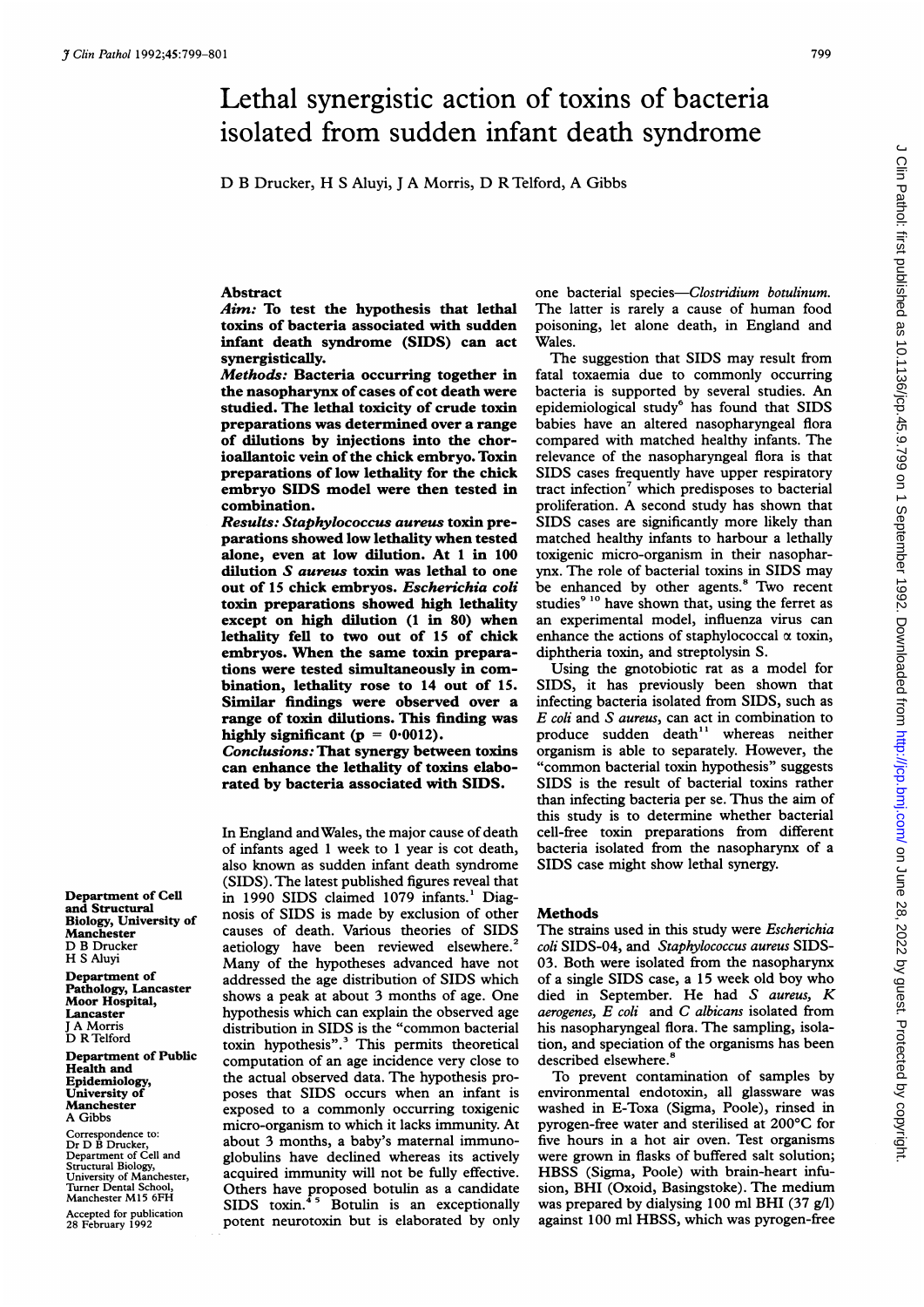and sterile, overnight at 37°C. The HBSS-BHI dialysate was inoculated with test organism using 20 µl of early stationary phase cultures. After incubating at 37°C for 20 hours, the optical density was determined at  $\lambda$  550 nm, with the aid of a double beam spectrophotometer (Pye-Unicam, Cambridge). To ensure that photometric error was minimised, appropriate dilutions of culture were used for absorbance measurement and a notional value calculated for undiluted culture. Cells were removed by centrifugation at 3000  $\times$  g for 15 minutes, followed by filtration of supernatant fluid through a  $0.20 \mu M$  pore size membrane (Gelman Sciences) to remove any residual cells. The cell-free filtrate was diluted so that crude toxin preparations were derived from cultures of standard optical density (absorbance), as previously described.<sup>8</sup> Preparations were freeze dried and stored at  $-20^{\circ}$ C.

Whole crude toxin preparations were tested because in vivo bacteria elaborate a range of extracellular products rather than a pure exo-, or endotoxin. The chick embryo test system has been described elsewhere° and is based on the technique of Eichhorn.<sup>12</sup> Briefly, toxin samples  $(50 \text{ µ})$  were injected into the chorioallantoic vein of 11 day old chick embryos which were examined after 24 hours. Occasionally injection resulted in haemorrhage, in which case replacement embryos were used. Only healthy chick embryos, which were active on candling, were used.

Three series of experiments were performed. Firstly, a preliminary series of dilutions of toxin preparations were tested to discover appropriate dilutions for synergy testing. E coli toxin preparations were tested at the following dilutions: undiluted stock, <sup>1</sup> in 2, <sup>1</sup> in 5, <sup>1</sup> in 8, 1 in 10, <sup>1</sup> in 15, <sup>1</sup> in 20, <sup>1</sup> in 25, <sup>1</sup> in 30, <sup>1</sup> in 35, <sup>1</sup> in 40, <sup>1</sup> in 45, <sup>1</sup> in 50, <sup>1</sup> in 80 and <sup>1</sup> in 100. S aureus toxin preparation was tested undiluted and at <sup>1</sup> in 2, <sup>1</sup> in 5, <sup>1</sup> in 10, <sup>1</sup> in 20, <sup>1</sup> in 40 and <sup>1</sup> in <sup>100</sup> dilutions. A total of <sup>187</sup> chick embryos was used for this series of tests. A second preliminary series of experiments used five chick embryos per toxin permutation to assay all possible permutations of  $E$  coli toxin (1 in 10, <sup>1</sup> in 20, <sup>1</sup> in 40, <sup>1</sup> in 80, <sup>1</sup> in 100) and S aureus toxin (1 in 2, <sup>1</sup> in 5, <sup>1</sup> in 10, <sup>1</sup> in 20, <sup>1</sup> in 40, <sup>1</sup> in 100); undiluted S aureus and E coli toxins were also tested and a negative control of HBSS was included. A third series of experiments used fewer permutations of toxin

Synergistic enhancement of lethality in the chick embryo SIDS model of toxins from E coli and S aureus SIDS nasopharyngeal isolates. Each point on the graph represents tests in 15 chick embryos. Toxin dilutions are of standardised preparations.



| Table Enhancement of lethality of E coli toxin |
|------------------------------------------------|
| preparations by S aureus toxin preparation     |

|                    | E coli dilutions |         |             |
|--------------------|------------------|---------|-------------|
| S aureus dilutions | *∞               | 1 in 80 | $1$ in $40$ |
| $\star_{\infty}$   | 0/15             | 2/15    | 3/15        |
| 1/100              | 1/15             | 14/15   | 13/15       |
| 1/40               | 1/15             | 15/15   | 14/15       |
| 1/20               | 2/15             | 12/15   | 10/15       |
| 1/2                | 4/15             | 14/15   | 15/15       |

 $m =$  infinite dilution-toxin free negative control. Significance:  $p = 0.0012$ .

dilutions but tested each sample in 15 chick embryos to permit subsequent statistical analysis of data. This last series of experiments used E coli toxin (1 in 40, 1 in 80) S aureus toxin (1 in 2, <sup>1</sup> in 20, <sup>1</sup> in 40, <sup>1</sup> in 100) and HBSS to replace E coli and/or S aureus toxin preparations. Thus 15 permutations were tested, each in 15 chick embryos. After reading results the possibility of death resulting from bacterial infection was examined by bacterial culture of material from chick embryos which were no longer viable.

#### Results

The first series of experiments revealed that undiluted  $E$  coli toxin was lethal to 100% of chick embryo tested and even <sup>1</sup> in 25 dilution killed 80% of chick embryos; however, <sup>1</sup> in 45 dilution was lethal to only 17% of chick embryos tested. S aureus, on the other hand, proved relatively non-lethal in the test system. Undiluted toxin preparation killed only 20% of chick embryos. At dilutions greater than <sup>1</sup> in 10, no chick embryos were killed.

In the second series of experiments, there seemed to be synergy when  $E$  coli and  $S$  aureus toxins preparations were tested in combination. For example,  $E$  coli at 1 in 100 and 1 in 80 dilution without S aureus toxin each killed one out of five chick embryos. These figures rose to four and five out of five, respectively, in combination with S aureus toxin at <sup>1</sup> in 40 dilution. The latter on its own was non-lethal. The third series of experiments, using greater numbers of chick embryos per toxin sample yielded the data presented in the table. These data appear even more striking when plotted graphically (figure). Clearly, the potency of toxin derived from  $E$  *coli* is greatly enhanced by S aureus toxin preparations. The increase in lethality is far greater than can be explained as an additive effect, so that synergy must have occurred.

The data were analysed statistically to determine the significance of these findings using log linear models.'3 The programme Hiloglinear from the SPSS package was used to investigate the correlation between lethality and the dilution concentrations of E coli and S aureus.<sup>14</sup> The effect of the interaction of the different concentrations of  $E$  coli and  $S$  aureus on lethality was tested using a likelihood ratio test based on the  $\chi^2$  distribution with 8 degrees of freedom. The result was significant;  $\chi^2_{\rm s} = 25.70; \, \text{p} = 0.0012.$